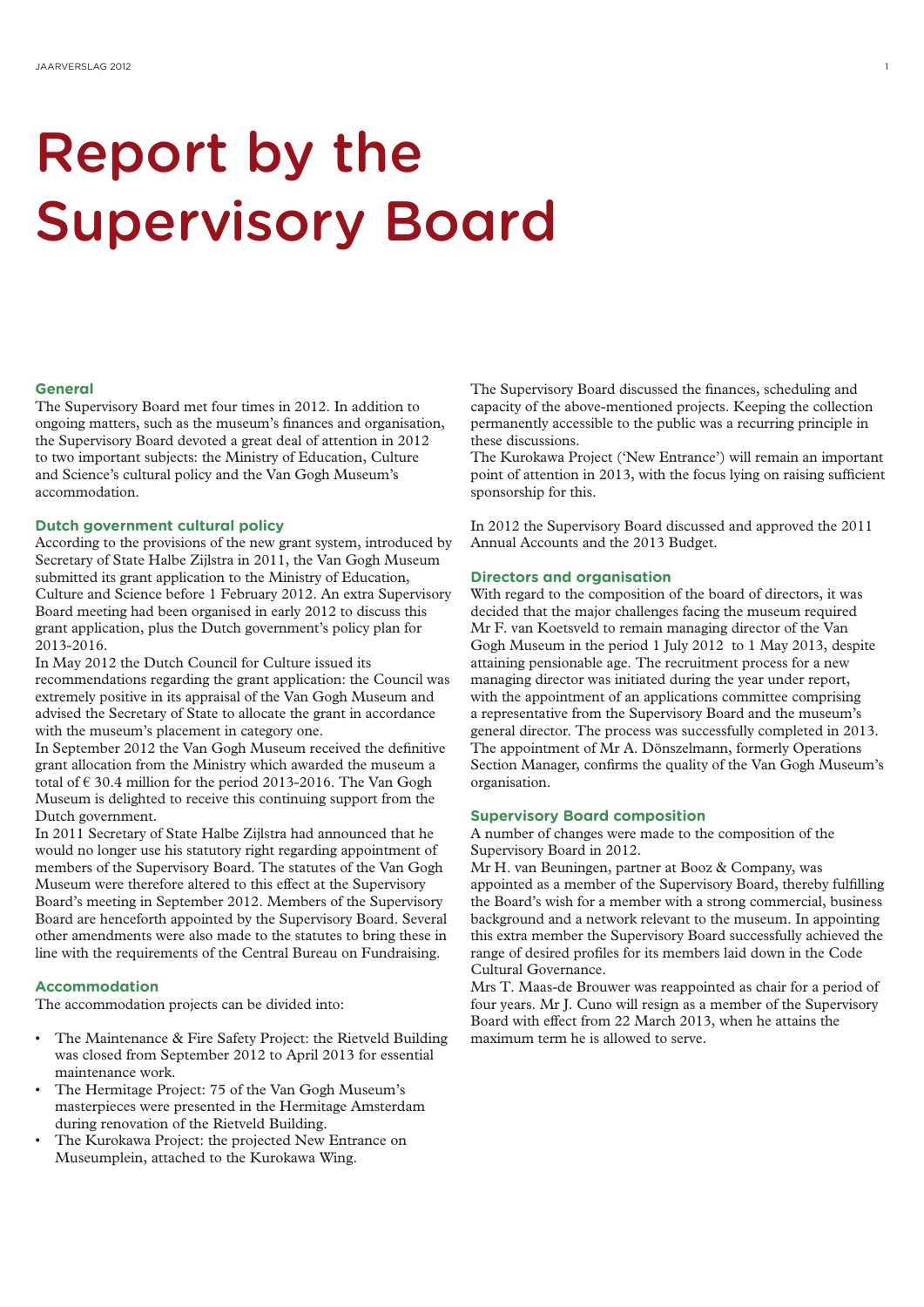#### **Supervisory Board activities**

#### **Procedures**

In addition to chairing regular meetings of the Supervisory Board, the chair of the Board regularly consults with the general director of the Van Gogh Museum. During these consultations the chair and the general director discuss both ongoing issues and items on the Supervisory Board's agenda.

There are two committees active within the remit of the Supervisory Board, to wit:

• The Audit Committee

The Audit Committee, active since 2010 with Mr P. Tieleman and Mr R. Dijkgraaf as representatives. The Audit Committee is involved in financial reporting, budgeting and the quality of the financial organisation and reporting.

The Building Committee

The Building Committee, established in 2011, also played an active role in 2012. This committee addressed the Van Gogh Museum's challenging, large-scale projects. The Supervisory Board was represented on this committee by Mrs A.J. Kellermann and Mrs T. Maas- de Brouwer. The Building Committee was given a regular tour of the Rietveld Building which was closed for a period in 2012 for major renovations. The Building Committee also received a weekly report on the progress of the renovations.

#### **Annual accounts 2012**

The 2012 annual accounts were discussed at the meeting of the Audit Committee on 13 March 2013. The external auditor reported his findings from his audit of the 2012 annual accounts. The Audit Committee presented the annual accounts to the Supervisory Board with a recommendation to approve these. The Supervisory Board accordingly approved the 2012 Annual Accounts in conformance with Article 8 paragraph 1 subsection b of the Statutes.

The Supervisory Board acknowledges that the director and staff of the Van Gogh Museum made extraordinary efforts in the year under report and expresses its sincere thanks in this regard. These extraordinary efforts included the temporary exhibition Dreams of Nature. Symbolism from Van Gogh to Kandinsky, the necessary renovation of the Rietveld Building, the collection's temporary move to the Hermitage Amsterdam and the display of the museum's top pieces in the Hermitage in the presentation entitled Vincent. The Van Gogh Museum in the Hermitage Amsterdam

The dedication and involvement of the Van Gogh Museum's organisation provides a healthy foundation from which to face a challenging 2013.

Thus approved on 10 April 2013.

Mrs T.A. Maas- de Brouwer (appointed with effect from 25 September 2008)

Mr P. Tieleman (appointed with effect from 24 August 2009)

Mrs A.J. Kellermann (appointed with effect from 31 May 2010)

Mr R.H. Dijkgraaf (appointed with effect from 31 May 2010)

Mr H. van Beuningen (appointed with effect from 26 November 2012)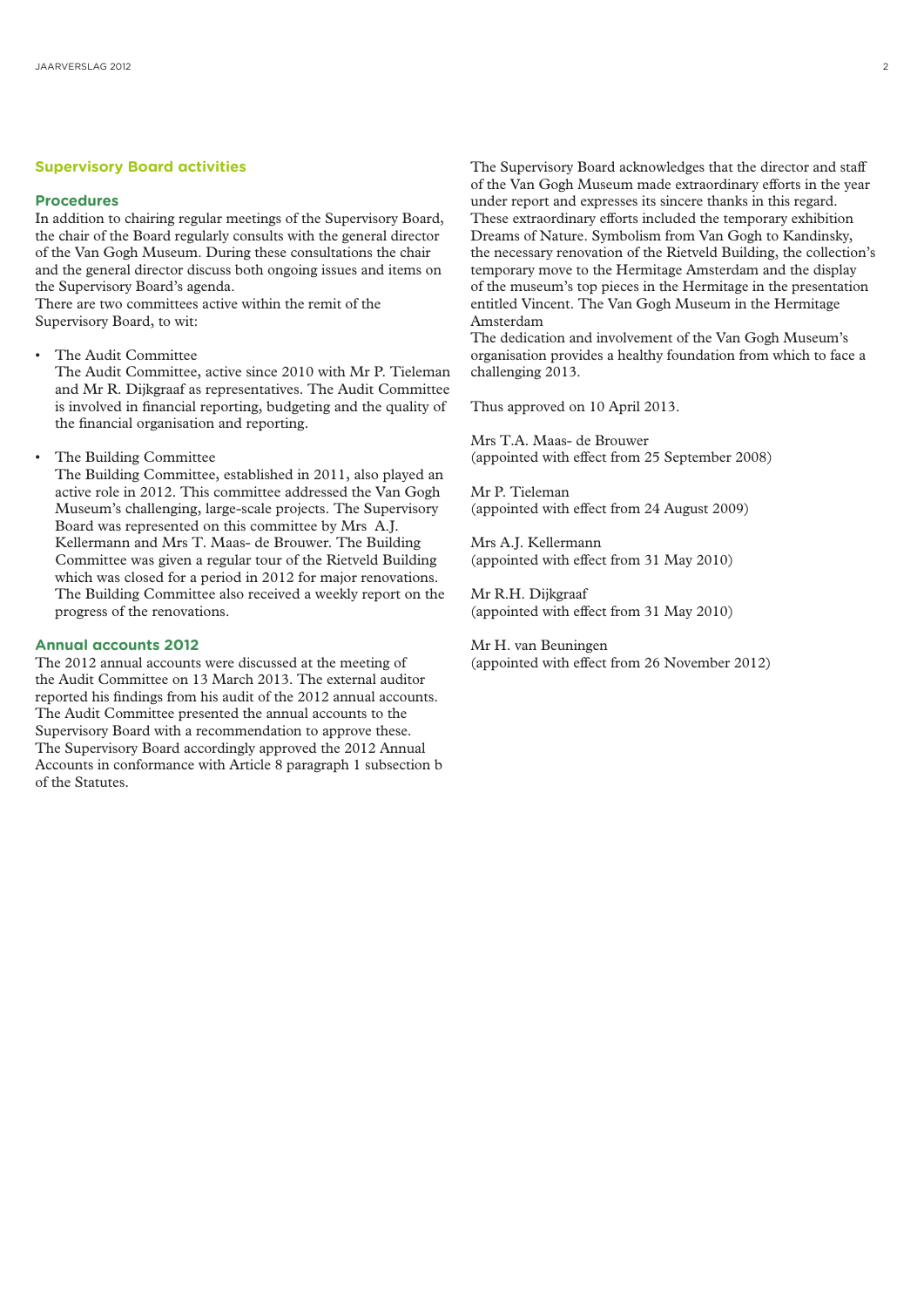### Foreword by the Directors

#### **The Van Gogh Museum on the move**

*On the move* was the primary theme for the Van Gogh Museum in 2012. On 24 June 2011 we had announced that our museum's permanent collection would be moving temporarily to the Hermitage Amsterdam in late September 2012. We had set ourselves the goal of implementing the required renovations to our building on Museumplein in the relatively short period of seven months. This meant that our activities in 2012 were not only guided by the programme but also by the renovation work and associated move to other premises.

In every respect these were exceptionally ambitious projects which renewed our energy and brought new insights. We displayed our collection in a new environment, collaborated with a range of parties, dealt with visitors to our closed premises on Museumplein, and above all completed a substantial building project.

Behind the scenes we worked hard on the preparations for renovating our building and moving the collection to temporary premises. On 24 September the time had come. Under the watchful eye of the national and international press the painting *Sunflowers* was removed from its gallery and prepared for transport to the Hermitage Amsterdam. The Hermitage closed its doors to the public for five days so we could make the finishing touches to the presentation *Vincent. The Van Gogh Museum in the Hermitage Amsterdam*. On 29 September we opened the doors of our temporary accommodation. Much was new: the location, working with new people. But a familiar factor was the continuing interest shown by our public whose response to our presentation *Vincent* was overwhelmingly positive.

Together with the artist Henk Schut we developed the *Van Gogh Mile*, a walking route concept with visual and audio artworks, to guide visitors as effectively and pleasurably as possible from Museumplein to our new quarters in the Hermitage on the banks of the River Amstel. The highlight of this route was the 'red line', a 2.2 km long red cord, which was suspended five metres above the ground and literally connected the Van Gogh Museum and the Hermitage Amsterdam with each other. The opening of the *Van Gogh Mile* made our move a reality and in early October we embarked on the required renovations at Museumplein.

Excellent collaboration with the Government Buildings Agency and contractors was a major reason why we were able to successfully complete this project, within budget and on time, in the projected period of just seven months. Against all expectations we even managed to refurbish the floors, walls and ceiling, thereby giving the interior a fresh appearance. New installations and improved insulation have also made our building more sustainable. During the preparations for the

renovations and the actual execution of the work, we were always surrounded by professional partners. We thank our 'caretaker', the Government Buildings Agency, the City of Amsterdam and the contractors who made extraordinary efforts to complete the project within the allotted time.

We also extend our heartfelt thanks to the directors and staff of the Hermitage Amsterdam for their hospitality and successful collaboration. The move to the Hermitage Amsterdam would not have been possible without the support of our network of partners. In this regard we particularly wish to mention the City of Amsterdam and Amsterdam Marketing who supported us in the realisation and promotion of this unique project.

The success of the *Van Gogh Mile* art route can be partly attributed to the support we received from the City of Amsterdam, the VSB Fund, the Amsterdam Fund for the Arts, Boels Rental, Wacom Europe, Artery and BridgeHeads. We are delighted by their belief in innovative art projects. We would also like to thank all the residents of Amsterdam, contractors and organisations whose collaboration, patience and enthusiasm made possible this 2.2 km long art installation through the historic city.

During this challenging year almost 1.5 million Van Gogh fans found their way to our building on Museumplein and, from late September, to our temporary accommodation in the Hermitage Amsterdam. Our activities were closely followed through a range of social media. On Facebook we concluded 2012 with almost 80,000 followers, while more than 1.1 million people spread our messages on Google+. We are exceptionally proud that we have such a large network of people interested in Van Gogh who join with us in promoting the museum worldwide.

We opened 2012 in our premises on Museumplein with *Dreams of nature. Symbolism from Van Gogh to Kandinsky*. This exhibition was devoted to the European Symbolist landscape in the late nineteenth century. The Kurokawa Wing was themed on the natural world and transformed into a birch wood. The Symbolist pictures on display combined with the striking exhibition design and associated activities to form a spectacular whole. The Prince Bernhard Culture Fund sponsored transport of the exhibition works, thereby allowing us to include a wealth of magnificent works in the colourful presentation.

In the Rietveld Building we paid plenty of attention to our permanent collection and additionally created a special place for top exhibits from our print collection . This presentation, entitled *Beauty in Abundance. Highlights from the Van Gogh Museum's Print Collection*, allowed visitors to immerse themselves in major works by artists such as Bonnard, Gauguin, Toulouse-Lautrec and their contemporaries.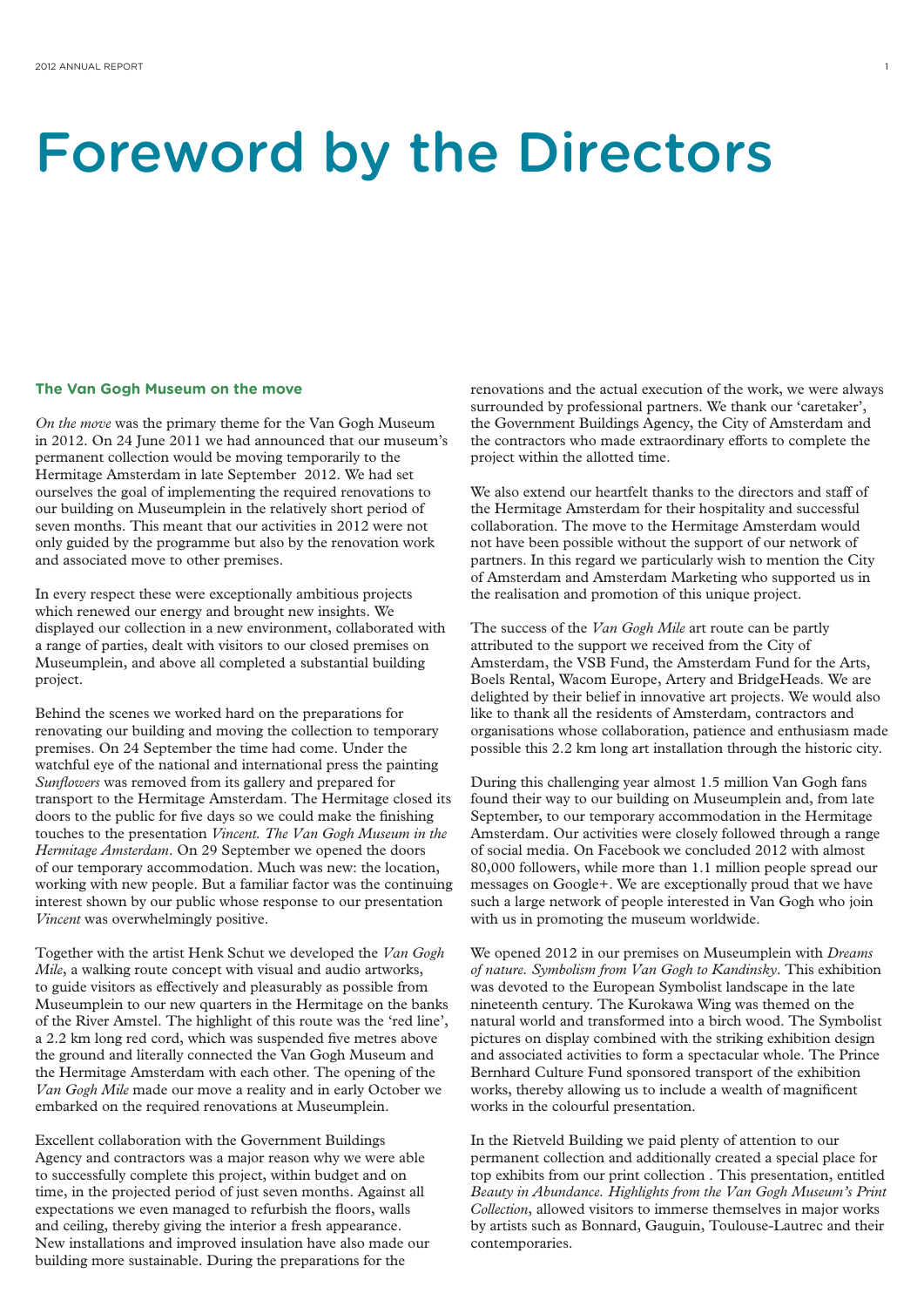2012 was also an exceptional year in the field of acquisitions as we were afforded a rare opportunity to add a work by Vincent van Gogh to our collection. On 10 May we displayed this new acquisition, the 1882 watercolour *Pollard Willow*, for the first time. The piece had been high on our wish list as a potential purchase, as it is one of the most representative watercolours from Van Gogh's time in The Hague. Generous financial support enabled us to purchase this picture. We would like to thank the BankGiro Lottery, the Vincent van Gogh Foundation, the Rembrandt Association and its Print and Drawing Fund, the VSB Fund and the Mondriaan Fund for their munificence in this connection.

Thorough research into Van Gogh and his art is crucial to our museum in order to preserve the collection for this and future generations, and also to increase our knowledge of the work and life of Van Gogh. In June we presented striking new research results: not only had we discovered a previously unknown letter by the artist, our researchers had also concluded that the canvas *Tree Roots* must have been the artist's final work, rather than the better known *Wheatfield with Crows*. These and other discoveries were described at length in a new volume of our Van Gogh Studies series entitled *Van Gogh: New Findings*.

We attach great importance to welcoming more children to the Van Gogh Museum. An ambition we were able to further with the help of the Turing Foundation which sponsors the *Turing Museumplein Bus*. In early February the *Turing Museumplein Bus*  took its first trip. This free bus service allows primary school children from the Amsterdam region to travel to Museumplein where they can visit the Van Gogh Museum's permanent collection, or the collections in the Rijksmuseum and Stedelijk Museum.

In May we opened the exhibition *Penseelprinsessen II. Schilderen als beroep* (Paintbrush Princesses II. Women Painting as a Profession) in The Mesdag Collection in The Hague – the museum managed by the Van Gogh Museum. This presented the work of a number of professional women artists from the nineteenth century. The collection assembled by the painters Hendrik Willem Mesdag and his wife Sientje Mesdag includes a striking amount of work by female artists. Sientje Mesdag–van Houten also proved of great value in helping many of these women set up as independent professionals. The exhibition was sponsored by the Prince Bernard Culture Fund (Zuid-Holland), the Hartenfonds, the SNS Reaal Fund, the Mondriaan Fund, the Stichting Pieter Haverkorn van Rijsewijk and the J.E. Jurriaanse Stichting. We are extremely grateful to them for the support they give us as we continue to raise the profile of this unique museum.

In this foreword we can only outline the major events and developments. You can read more about these, and the other activities which we undertook in 2012, in our online Annual Report for 2012. A year which would have been very different in its style and scope without the unfailing support of our partners, sponsors and other interested parties.

We are especially grateful to our permanent partners the Vincent van Gogh Foundation and the BankGiro Lottery for the continual and generous support they give our museum. Time and again their involvement reinforces the activities we are developing, now and in the future.

Research into our print collection was sponsored by the Vincent van Gogh Foundation. This research will allow us to make this important collection more accessible. We thank the Foundation sincerely for its support.

Our ongoing research into *Van Gogh's Studio Practice* (which underpins the 40th anniversary exhibition *Van Gogh at Work*) has been supported for a considerable time by our Partner in Science Shell Nederland, the Cultural Heritage Agency of the Netherlands and the De Gijselaar-Hintzenfonds. Thanks to their continuing support we regularly make new discoveries.

In the realisation of various educational projects we received financial support from the members of the Van Gogh Museum Global Circle. Their contribution is of enormous value to this and future generations.

We also wish to express our heartfelt thanks to the members of The Yellow House for their always lively support, their generous financial contributions and wealth of advice.

Finally, we would like to thank the members of our Supervisory Board and the staff of the Van Gogh Museum and The Mesdag Collection. The support and trust of our Supervisory Board were great assets in 2012. During this exceptionally challenging period our staff delivered a tremendous result. Without their enormous dedication, passion and involvement we would not have been able to plan, prepare and successfully carry out what we had determined to achieve in this ambitious year.

We trust that you will enjoy reading our online Annual Report 2012.

Axel Rüger **Adriaan Dönzelmann** Director Managing Director